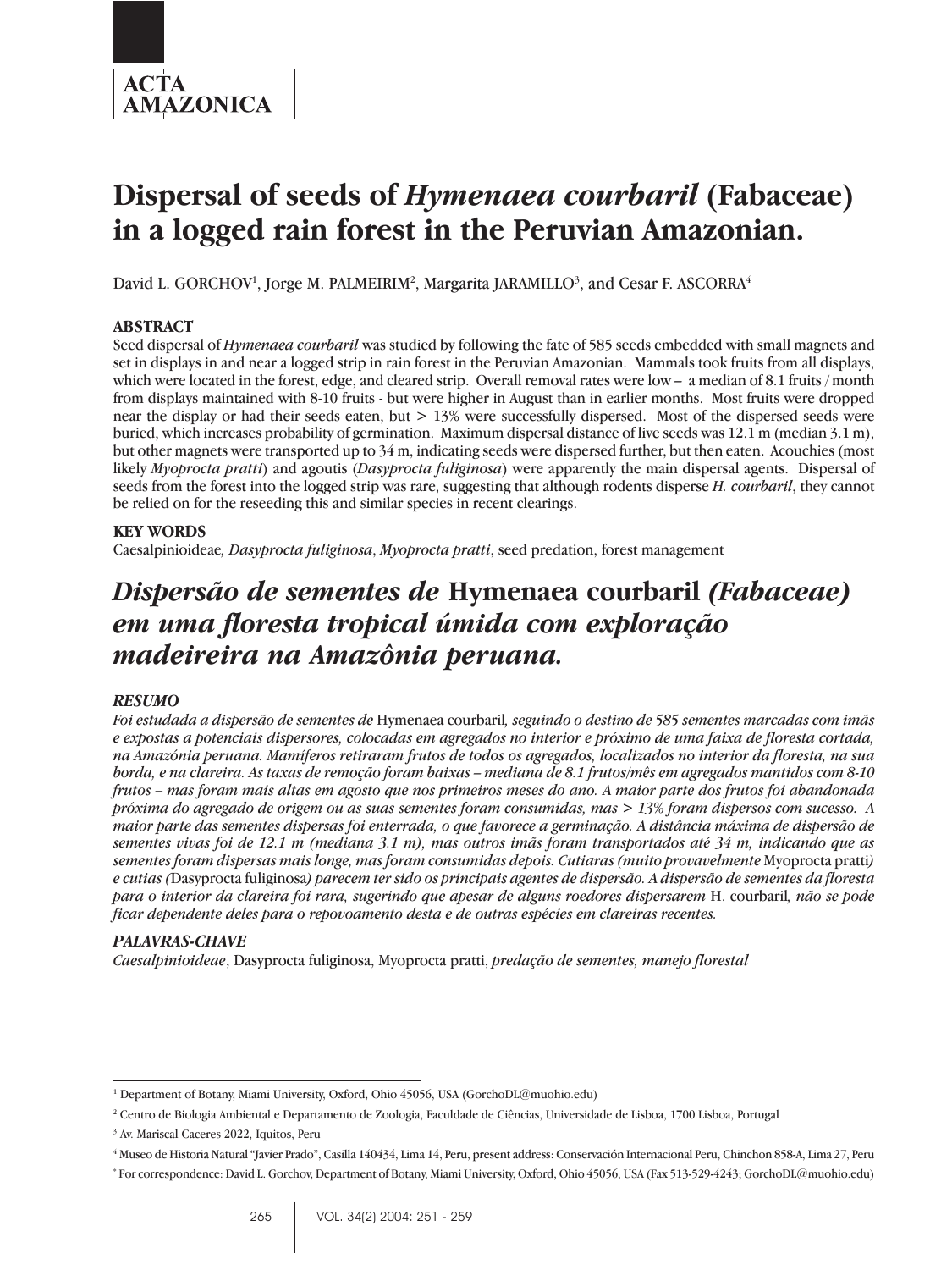

## **INTRODUCTION**

Natural forest management in the humid tropics can only be economically sustainable if commercially valuable tree species are well-represented in the regeneration that follows felling. One system of natural forest management promoted as sustainable is the strip cut system (Buschbacher, 1990; Hartshorn, 1989). In this system, long, narrow (30 - 40 m) strips are clear-cut and all timber is extracted. This width was selected to simulate the diameter typical of natural treefall gaps, which are the principal sites of natural regeneration of many valuable light tropical hardwoods (Hartshorn 1980; 1989). No seedlings are planted in the cleared strips; regeneration is from the seed bank, dispersed seeds, and stump sprouts. Therefore, understanding the dynamics of seed dispersal in the immediate neighborhood of these strips is critical for assessing the sustainability of this system.

Most of the tree species valuable for their timber in Amazon rain forests have large seeds. For example, of 285 forest species listed by Foster (1982), 25% have seed weights > 1 g, compared to 75% of species that are in genera with a mill price greater than US \$15 / m<sup>3</sup> (Peters *et al.*, 1989). Using seed traps placed 50 cm above the ground to quantify the seed rain in strips cleared by the strip-cut system in the Peruvian Amazon, Gorchov *et al*. (1993) found that very few large seeds were dispersed into the strips by birds or bats; furthermore, primates rarely entered these strips (E. Notman, pers. comm.). Thus, terrestrial mammals may be the only potentially important carriers of large seeds into logged clearings. Many large-seeded tropical forest trees have seeds that are primarily dispersed by terrestrial mammals (Smythe, 1986). The presence of large artificial clearings is likely to affect the foraging behavior of terrestrial forest mammals, and could influence their role both as seed dispersers and predators. Predation on large seeds by rodents is believed to be greater in treefall gaps than in closed forest (Schupp *et al.*, 1989), although evidence is mixed from the few studies published to date (*e.g.*, Nepstad *et al.*, 1996; Restrepo and Vargas, 1999). Seed predation in logged strips 2 - 3 years following clearing was not different than that in forest understory 15 m from the edge for either of two tree species, but for one of the species this rate was greater than that in more distant forest, and in the other it was lower (Notman *et al.*, 1996).

*Hymenaea courbaril* L. is a commercially valuable neotropical tree whose seeds are known to be both dispersed and preyed upon by terrestrial mammals (Janzen, 1983; Hallwachs, 1986; Asquith *et al.*, 1999). To determine the role that terrestrial mammals play in the dispersal of *H. courbaril* into logged strips from adjacent forest in the Peruvian Amazon, we investigated (i) how rapidly terrestrial mammals removed fruits from simulated ground fruit displays; (ii) how far they transported the seeds of the removed fruits; (iii) whether seeds were carried into recently logged strips; and (iv) the fate of the transported seeds.

## MATERIALS AND METHODS

## Studied Species

*Hymenaea courbaril* (Fabaceae: Caesalpinioideae) is a canopy (sometimes emergent) tree of tropical and subtropical forests of Mexico and the Caribbean through Bolivia and south-central Brazil (Francis, 1990). Seedlings are shade tolerant but grow faster in high light conditions (Gerhardt, 1993). The wood is valuable when sawn and is considered durable, strong, hard, and tough (Patterson, 1988; Francis, 1990). In the Peruvian Amazon, its sawn wood is commercially utilized (Peters *et al.*, 1989). The fruit pulp is edible raw or prepared as a beverage (Francis, 1990). The resinous gum is used in some areas in the manufacture of varnishes or as incense (Schultes and Raffauf, 1990), and both the bark and pulp are used medicinally (Francis, 1990). The fruits are indehiscent legumes (hereafter pods) with a woody exocarp, measuring 4 - 10 cm long by 3 - 7 cm wide at our study site. In our region most fruits contain one seed, but some contain two or three (mean  $\pm$  SD = 1.17  $\pm$  0.42,  $n = 108$ ). Seeds are c. 1 x 2 cm and surrounded by dry, sweet pulp. Pods fall to the ground without breaking open, and if the pod is not opened by animals the seeds are likely to rot (Janzen, 1983). In Central America pods are opened by agoutis (*Dasyprocta punctata*), pacas (*Agouti paca*), tapirs (*Tapirus bairdii*), and probably white-lipped peccaries (*Tayassu pecari*); these animals eat the pulp and seeds (Hallwachs, 1986). However, agoutis sometimes scatterhoard pods under leaf litter (Janzen, 1983). Capuchin monkeys (*Cebus apella*) consume the pulp and drop the seeds (Galetti and Pedroni, 1994). In Costa Rica, where agoutis are the only dispersal agent, the probability of mortality during both seed and seedling stages is much lower away from parent trees than under parent trees (Hallwachs, 1986). A study in Venezuela suggested that regeneration of *H. courbaril* in the absence of agoutis was very limited (Asquith *et al*., 1999).

#### Study Site

This research was conducted at the Centro de Investigaciones Jenaro Herrera (4° 55' S; 73° 40' W), a field station operated by the Instituto de Investigaciones de la Amazonía Peruana and located near the Ucayali River, approximately 130 km south of Iquitos. Precipitation averages 2521 mm per year and tends to be lower in June - September (Spichiger *et al*., 1989), but rarely drops below 100 mm per month (Ascorra *et al*., 1993).

The experiments reported here were carried out in and near a 30 by 150 m strip cut in October, 1999 in primary lowland rain forest on high terrace, as part of a broader study on seed dispersal and regeneration. Experiment 1 was initiated in August 1990, 10 months after clearing. At that time, regenerating stems were dense but small, with only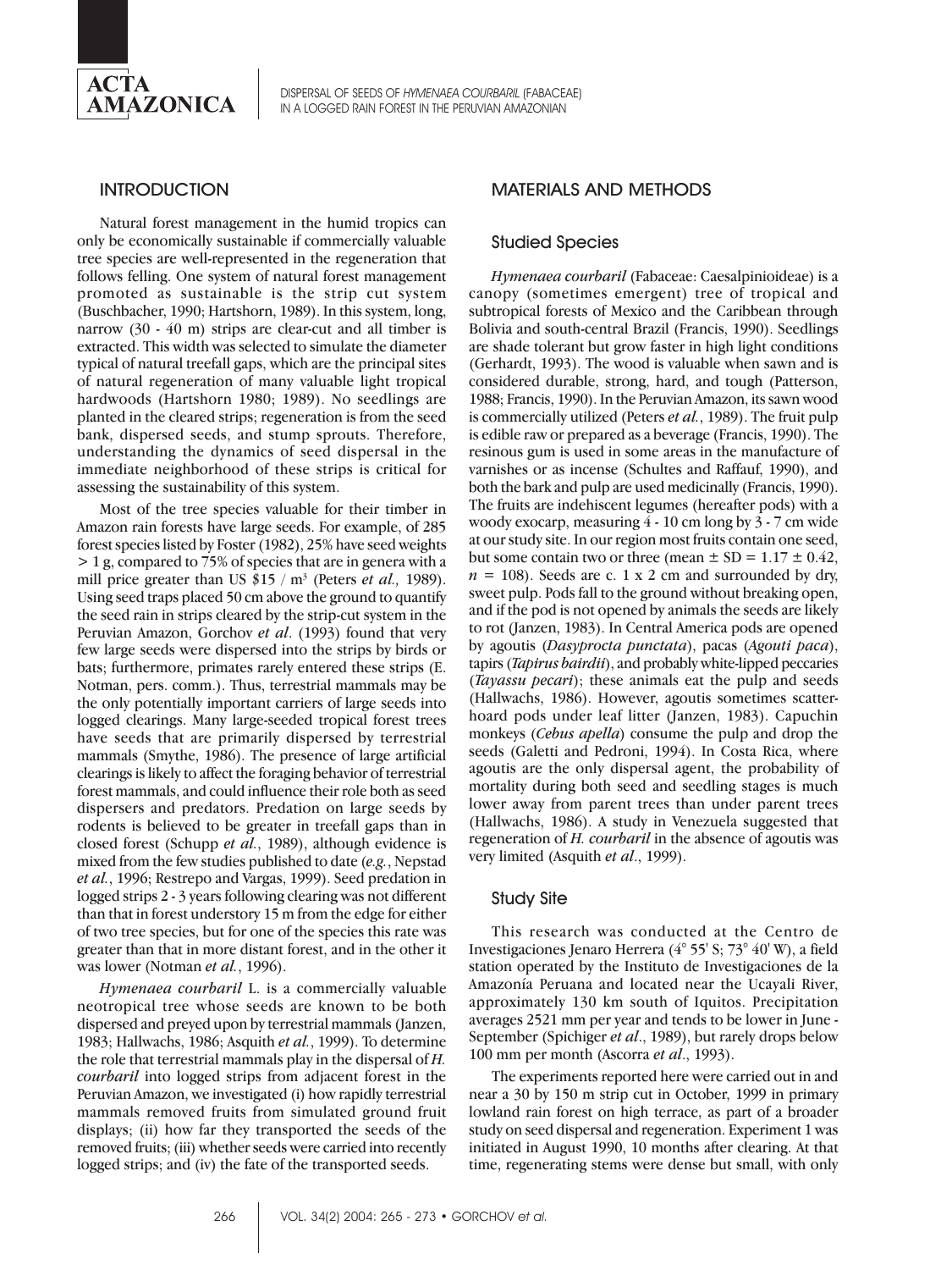

 $0.2$  trees m<sup>-2</sup> exceeding 2 m, evenly divided between *Cecropia* spp. seedlings and diverse saplings that survived the felling (unpubl. data). Experiment 2 was initiated in May 1992, 30 months after clearing. By then the vegetation was a dense stand of tree saplings  $(1.4 \text{ stems } m^2 > 2 \text{ m})$ , nearly half of which were *Cecropia* spp. (unpubl. data). This regeneration had a canopy varying from about 6 to 10 m.

## Seed Dispersal Experiments

The basic design of the experiments was to monitor the removal of fruits from displays simulating fruit dropping over a period of weeks from a tree with a small fruit crop. These displays were placed in and near the logged strip. Seeds in these fruits were tagged with magnets, enabling us to assess their fate with a magnetic locator.

Small (4.8 mm diam. x 1.6 mm thick), disc-shaped, neodymium-iron-boron magnets (Edmund Scientific Co., Barrington, NJ, USA) were inserted into *H. courbaril* seeds. Magnets were painted white and numbered with Sanford Sharpie pens. In 1992, magnets were coated with clear epoxy to reduce oxidation and loss of paint. Magnets were placed inside the seeds by cracking the pod into two parts, drilling a shallow hole into the seed(s), placing a magnet in the hole and sealing it with wax, replacing the seed(s) into the pod, and finally gluing the two pieces of the pod back together with wood glue. A total of 551 marked fruits, containing 585 magnet-embedded seeds, were used in the displays.

To test whether the glue affected removal of fruits by mammals, on 24 June 1992 we set out in primary forest 4 displays of 10 fruits each: 5 unopened and 5 opened and resealed with glued. These displays were checked every 3 days until fruits began to rot (16 July).

To determine if the condition of the pulp influenced the probability of a fruit being taken by mammals, the condition of each fruit used in Experiment 1 was rated using the categories of Hallwachs (1986):  $1 =$  cream-colored pulp,  $2 =$  brown or white pulp,  $3 =$  gray or black pulp, and  $4 =$ no pulp. Discoloration was attributed to fungal growth (Oliveira *et al.*, 1995).

 Dispersed magnets were relocated using a Schonstedt GA-52B Magnetic Locator (Alverson and Gómez Diaz, 1989; Iida, 1996; Seiwa *et al.*, 2002). Magnets could be easily detected whether they were inside fruits or on the ground, as long as the tip of the locator was passed within about 30 cm. To ensure that no areas were left unsearched and to facilitate mapping the location of each recovered magnet, we laid out a grid of strings at 7.5 m intervals. For each recovered magnet we noted whether it was in an intact fruit, in an intact seed, or loose; the condition of the seed or pod, if found; and whether the seed or magnet was buried or in a clump of magnets.

Experiment 1 was initiated on 1 August 1990. Eight fresh fruits with magnets in their seeds were placed at each of two sites (Sites 1 and 2) in the forest, both about 3 m from the edge of the strip (figure 1). These were checked



**Figure 1 -** Schematic representation of the cleared strip in Jenaro Herrera, Peru, showing locations of the eight fruit placement sites and of magnets originating from each site.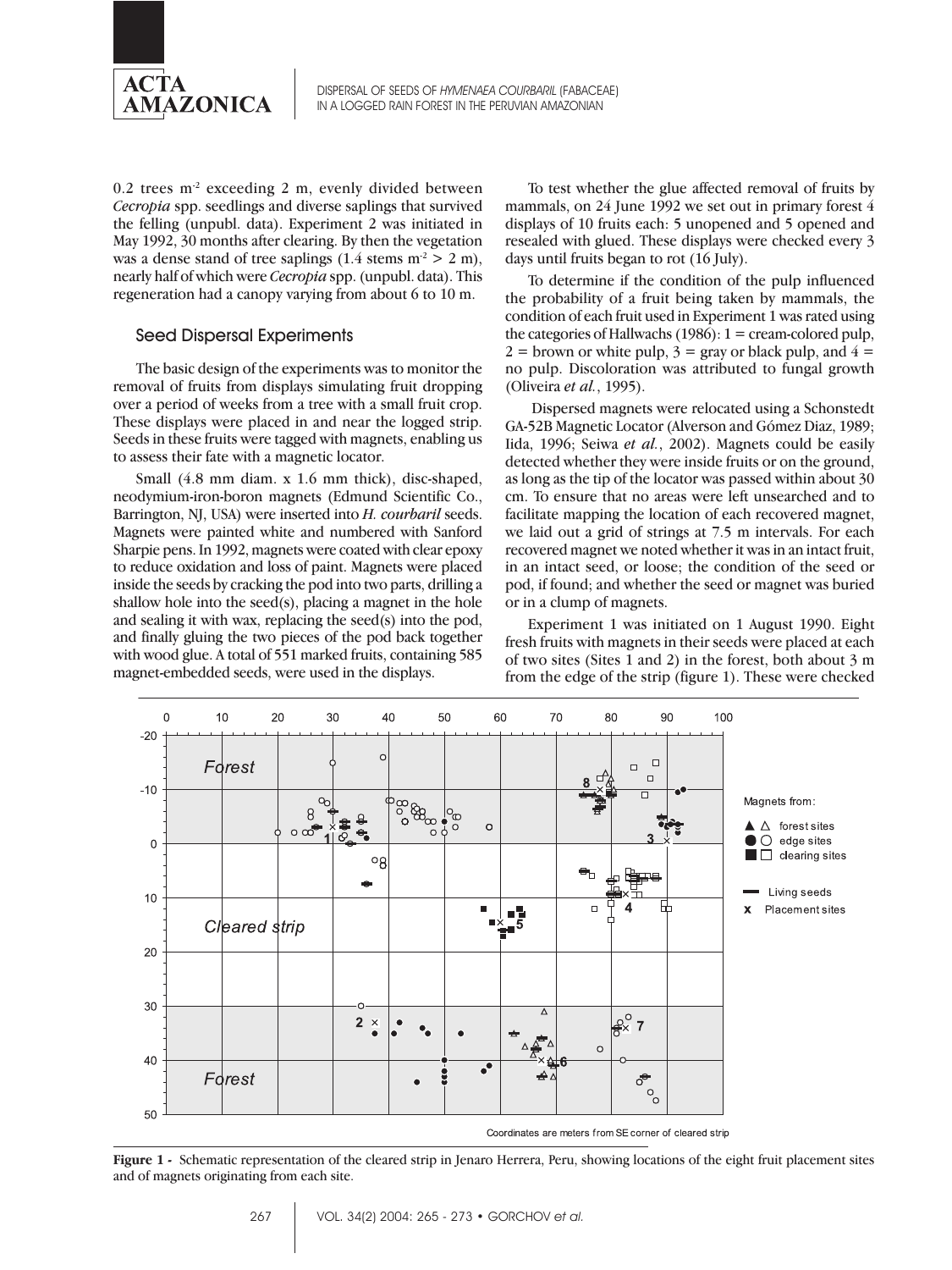

nearly every day through August 29, and fruits that were moved by mammals were replaced daily. A total of 128 fruits were placed: 109 had magnets in 1 seed, 16 had magnets in 2 seeds, and 3 had magnets in 3, for a total of 150 magnet-embedded seeds. Between 13 and 21 September an area of about 90 m x 60 m, centered roughly on the displays, was thoroughly searched to locate the magnets dispersed from these two sites.

Experiment 2 was carried out in the same area in 1992 and involved two sites in each of three habitats: forest, edge, and strip (figure 1). Sites  $3 - 5$  were studied beginning 31 May, and sites 6 – 8 on 18 June. In this experiment, 10 fresh fruits were initially placed in each display. They were checked every three days through August 31, and all the missing fruits were replaced at the time of these visits. Beginning 27 June, fruits that had remained unopened for 12 days were also replaced, on the assumption that these fruits might be ignored because their pulp had rotted. Of the 423 fruits used, 12 had 2 seeds (each with a magnet) and the remainder were singleseeded, for a total of 435 magnet-embedded seeds. Between 4 and 14 September an area of 67.5 m x 45 m was thoroughly searched with the magnetic locator.

#### Fate of the handled seeds

When a magnet was recovered alone and not adjacent to a seedling, we inferred that the seed had been eaten. However, it is possible that the seed was dispersed alive and then either rotted, fell prey to a secondary seed predator, or germinated and was then eaten by a seedling predator. Hence, by considering these seeds to have been eaten, we may be overestimating seed predation and underestimating seed dispersal by the mammals responsible for the movement of the seed; our "dispersal rates" actually represent the number of seeds that were transported and remained alive, as seed or seedling, until the end of the study.

#### Statistical Analyses

We used G tests (Sokal and Rohlf, 1995) to test for differences in fates of fruits differing in pulp condition and, in Experiment 2, for differences in the fates of fruits placed at the three different habitats. However, the statistical findings should be interpreted with caution because individual fruits were not completely independent.

### RESULTS

#### Removal rates

Our method of opening and resealing *H. courbaril* fruits did not affect handling by mammals. There was no significant difference in the proportion removed between the 20 glued fruits (60%) and the 20 unopened fruits (75%;  $G_{\text{at}} = 0.99$ . Furthermore, time to removal for the glued

fruits was similar to that for the controls  $(10.1 \pm 4.5$  days vs.  $12.2 \pm 3.5$  days,  $t = 1.3$ ,  $df = 25$ ,  $P > 0.20$ ).

Fruits were dispersed from the displays at rates that varied considerably from site to site, but removal was generally slow (figure 2); and only 293 of the 551 fruits were handled. Only on 3 of c. 204 checks of individual fruit displays had mammals removed all of the 8-10 fruits available during the 1-3 day interval that lapsed between checks. Only on 24 occasions had 50% of the fruits in a display been removed. Median removal rates per site for the eight sites was 8.1 fruits/month. However, removal was faster in the August 1990 experiment, when the median was 71 fruits/ month (figure 2a). During the 1992 experiment, removal tended to be higher in August (median 14.5 fruits/month) than in June and July (median 1.75 fruits/month; figure 2b).

Mammals took fruits from all the displays, regardless of location. However, in Experiment 2 the percentage of fruits handled was greater in the strip displays (46%) than in the edge (27%) or forest (32%) (G = 13.4, df = 2, P < 0.005). The two sites used in the 1990 experiment yielded the highest removal rates.



**Figure 2 -** Cumulative number of the fruits taken from each of the sites (displays). a. Experiment 1; both displays were initiated 1 Aug. 1990 (= day 62). b. Experiment 2; displays at sites  $3, 4$ , and 5 were initiated on 31 May 1992 and those at sites 6, 7, and 8 were initiated on 18 June 1992.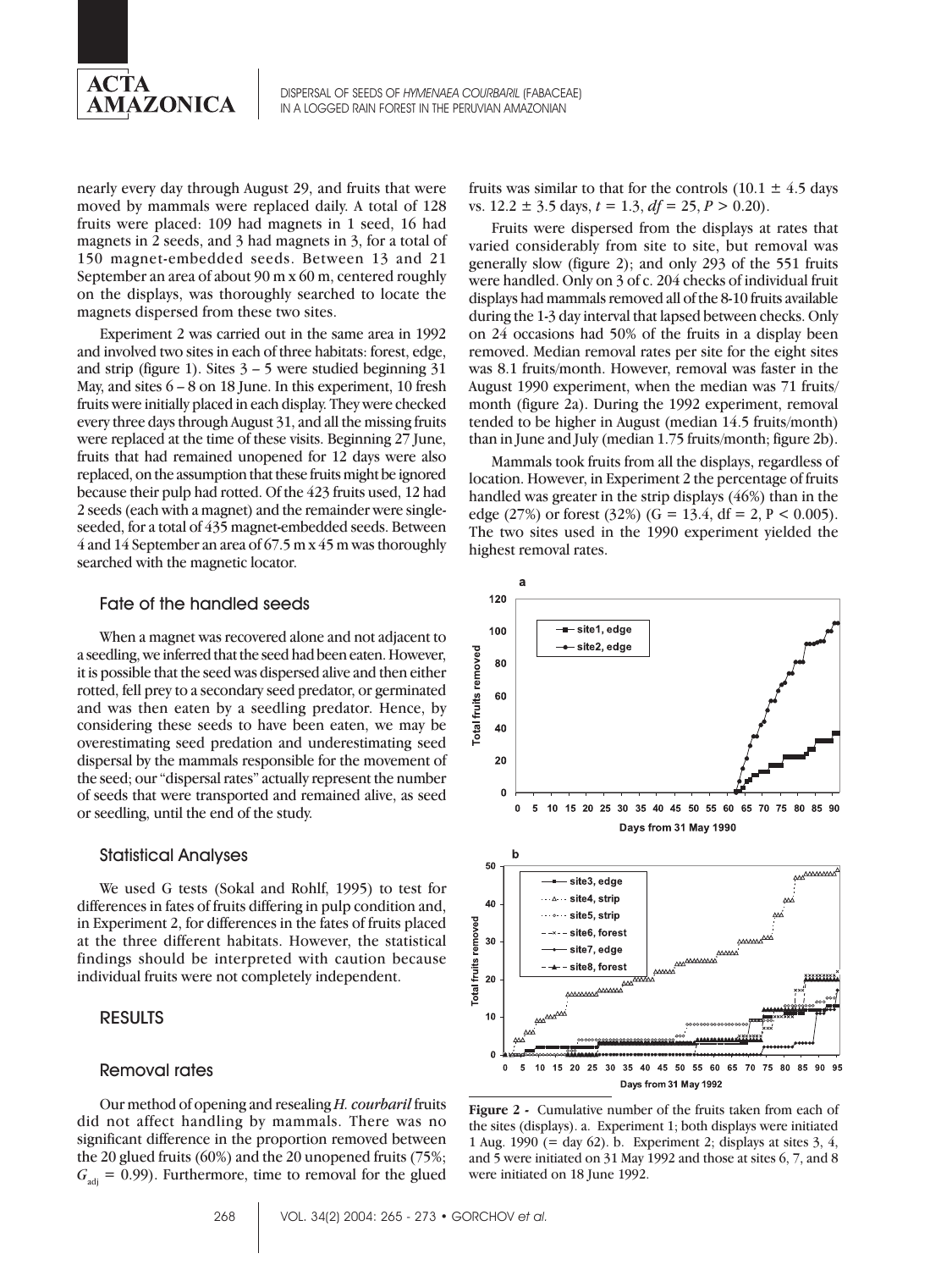

Pulp condition did not affect the proportion of seeds handled by mammals (G = 0.88, df = 2, P > 0.5) nor the proportion of handled seeds that were dispersed ( $G = 1.02$ )  $df = 2$ ,  $P > 0.5$ ; category 4 was excluded because only 4 fruits fell in this category).

### Fate of the handled fruits

Of the 142 fruits handled (eaten or moved) in Experiment 1, we recovered seeds embedded with magnets from 119 (84%), all of these > 1 m from any display site (Table 1). Of the 120 magnets recovered, 37 had lost their number due to corrosion, so we could not determine at which site they had been placed. We calculated movement distances for these seeds using the assumption that they had been placed at the site closest to the recovery point. In Experiment 2, the 151 handled fruits contained 155 seeds with magnets; we recovered 137 of these (88%), of which 104 were > 1 m from the display site (Table 1). The proportion of seed recovered < 1 m, recovered > 1 m, or not recovered, was similar among the strip, edge, and forest habitats in Experiment 2 (G =  $0.64$ , df = 2, P > 0.95). We considered 13.3% of the recovered seeds to be successful dispersal events, because the magnets were either in intact fruits (10) or in intact seeds (24) that had been transported  $>$ 1 m from the display site. Eleven of these seeds were already germinating when they were found. Successfully dispersed seeds were found in forest, edge, and strip sites. Dispersal was highest in the two forest sites (23% and 36%). In all eight fruit displays, a majority of the fruits handled by mammals either had their seeds eaten or were dropped within 1 m of the display site, and therefore were considered not dispersed. However, as explained above, these estimates of successful dispersal by mammals could be somewhat underestimated.

Twenty-two of the 34 magnets dispersed inside intact fruits or seeds were found buried in soil or leaf litter, and some of the remaining were under logs or roots. Of the 189 free magnets, 98 were buried and 10 were found in mammalian excrements.

## Dispersal distances

Overall median dispersal distances of retrieved magnets was 5.4 m (mean  $8.7 \pm$  standard deviation 6.9) (table I). Dispersal distances tended to be greater for magnets found loose (median 7.6 m, max.  $34$  m, mean  $4.1 \pm 3.0$ ) than for magnets in live seeds (median 3.1 m, max. 12.1 m, mean  $9.5 \pm 7.1$ ) (figure 3). Maximum transport distances for live seeds and loose magnets were 12.1 and 34 m, respectively.

## Transport of magnets into the cleared strip

The spatial dispersal patterns of the magnets in relation to the cleared strip are shown on figure 1. All of the magnets originating in the two forest sites were retrieved in the forest.

| Year & Site   | Total<br>handled<br>seeds | Recovered near<br>display $($ < 1 m $)$ | Recovered away from display |                           | Median dispersal |
|---------------|---------------------------|-----------------------------------------|-----------------------------|---------------------------|------------------|
|               |                           |                                         | total                       | in live seed <sup>a</sup> | distance $b$ (m) |
| <b>Forest</b> |                           |                                         |                             |                           |                  |
| Site 6 (1992) | 22                        | $\overline{4}$                          | 15                          | 5(23%)                    | 3.0              |
| Site 8 (1992) | 22                        | 6                                       | 15                          | 8(36%)                    | 2.7              |
| Subtotal      | 44                        | 10                                      | 30                          | 13 (30%)                  | 3.0              |
| Edge          |                           |                                         |                             |                           |                  |
| Site 1 (1990) | 37                        | $\mathbf{0}$                            | 32                          | $0(0\%)$                  |                  |
| Site 2 (1990) | 105                       | 0                                       | 87                          | 8(8%)                     | 3.6              |
| Site 3 (1992) | 16                        | 5                                       | 11                          | 3(19%)                    | 3.6              |
| Site 7 (1992) | 19 <sup>c</sup>           | 3                                       | 12                          | 2(11%)                    | 5.6              |
| Subtotal      | 177                       | 8                                       | 142                         | 13 (9%)                   | 3.6              |
| Strip         |                           |                                         |                             |                           |                  |
| Site 4 (1992) | 56 <sup>d</sup>           | 8 <sup>c</sup>                          | 43 $c$                      | 7(12%)                    | 3.4              |
| Site 5 (1992) | 20 <sup>c</sup>           | $\overline{7}$                          | 8                           | 1(5%)                     | 1.6              |
| Subtotal      | 76                        | 15                                      | 51                          | 8(11%)                    | 3.0              |
| <b>TOTAL</b>  | 297                       | 33                                      | 223                         | 34 (15%)                  | 3.1              |

**Table 1 -** Fate of magnets in *Hymenaea courbaril* seeds handled by terrestrial mammals at the eight experimental fruit displays in and near a logged strip in Jenaro Herrera, Peru. See Methods for number of fruits that  $had \geq 2$  seeds and magnets.

a) percentages based on the number of seeds with magnets in fruits that were eaten or moved; b) of live seeds; c) includes 2 magnets in same fruit; d) includes 2 magnets in each of 2 fruits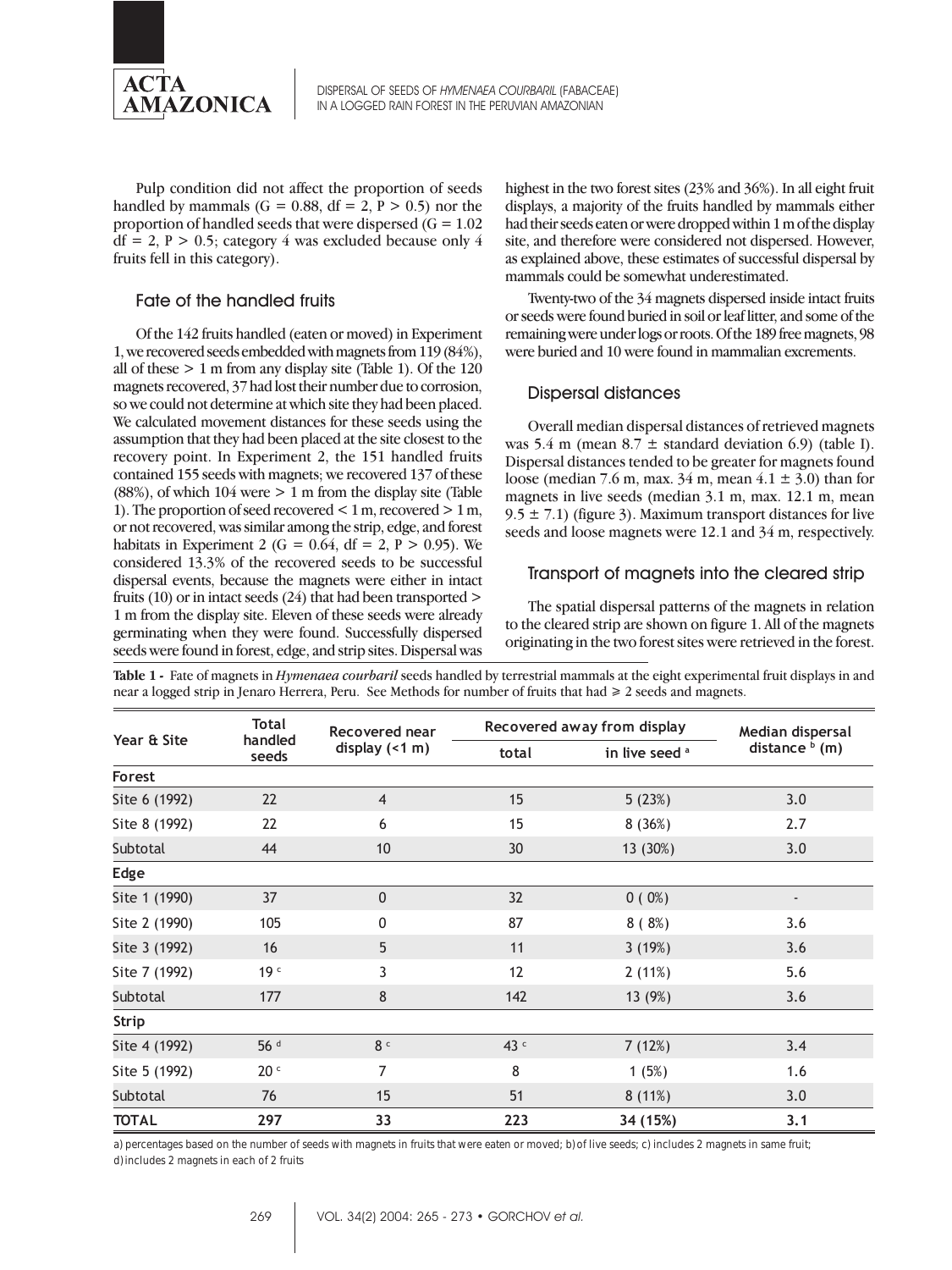

Likewise, the great majority (53) of magnets taken from the fruit displays located inside the strip were dropped in the cleared area; only six were transported into the adjacent forest. In the case of the displays at the edge there was a clear pattern: in each of the four cases far more magnets were moved into the forest than towards the strip. The binomial probability of this occurring by chance was  $P = 0.06$ .

From each experiment we recovered one magnetembedded intact seed in the strip from a fruit that had been placed in an edge display.

## **DISCUSSION**

#### Removal rates

The tendency for slower fruit removal in 1992 compared to 1990 could be due to several factors. The total number of fruits maintained in displays was larger in 1992 (60 vs. 16), potentially satiating the individual rodents whose home ranges included the displays, which were all within 0.15 ha. Removal may have been slower in 1992 due to lower rodent densities or higher food availability. Alternatively the slower removal rate could be due to the earlier start of the experiment; removal rates increased later in the experiment (August) to rates approaching those of the August 1990 experiment. Removal may be slow early in the dry season because dasyproctid rodents (agoutis and acouchies) tend to minimize hoarding during seasons of fruit scarcity (Smythe, 1978; 1986; Dubost, 1988). In fact, *H. courbaril* seeds are ideal to hoard because they suffer relatively low rates of post-dispersal predation by insects (Terborgh *et al*., 1993). Forget (1993) found that as seeds of *Dipteryx panamensis* became more abundant over its fruiting season,



**Figure 3 -** Number of magnets recovered at different distances from their placement site, grouped by the condition they were found. "1" refers to seeds recovered  $> 1$  m to  $< 2$  m from placement site, etc. Data pooled from Experiment 1 (1990) and 2 (1992).

agoutis hoarded them at a higher rate and consumed them at a lower rate. Forget (1996) discussed the complexity of seasonal patterns in scatterhoarding and reported both low predation and low dispersal of *Carapa procera* seeds by these rodents during the period of peak food availability.

The fact that the removal rates from the two sites inside the strip were within the range of those in the forest and edge show that potential dispersers of *H. courbaril* forage within the strips. However, we only placed seeds in these sites in 1992, when the density of cover in the strip was already quite high. During the same period in 1992 Notman *et al*. (1996) found faster seed removal at the edge of the strip than in the forest or strip center for *Macoubea guianensis,* but no spatial pattern for *Pouteria* sp. In a Mexican rain forest fruit and seed removal by terrestrial mammals was higher in mature forest than in gaps (Sánchez-Cordero and Martínez-Gallardo, 1998), but in an Australian rain forest removal was higher in forests and gaps than at forest edges, and lowest in pastures (Osunkoya, 1994). Predation on *Tachigali versicolor* seeds was greater in young than old forest on Barro Colorado Island (Forget *et al*., 1999).

Removal rates of *H. courbaril* fruits were within the range reported for other large-seeded Neotropical seeds eaten or dispersed by rodents in mainland South America. In French Guiana 10-96% of *Vouacapoua americana* seeds, placed in sets of 25, were removed over 1 month (Forget, 1990) and at our site in Peru 20-40% of *Pouteria* sp. seeds (sets of 5) were removed over 23 days but close to 100% of *Macoubea guianensis* seeds (sets of 10) were removed over 21 days (Notman et al., 1996). Removal rates were higher on Barro Colorado Island, Panama, where nearly all *Scheelea zonensis* seeds were removed within 7 days (Forget *et al*., 1994) and 85% of *Gustavia superba* were removed within 28 days (Forget, 1992). DeSteven and Putz (1984) and Sork (1987) found seed removal of *Dipteryx panamensis* and *Gustavia superba*, respectively, to be much higher on BCI than on the mainland Gigante Peninsula, and attributed this to higher populations of seed predator/disperser mammals.

#### Fate of the handled fruits

The fact that such a high proportion of the dispersed fruits and seeds were buried is significant because burial substantially increases the chances of germination of both free seeds and seeds inside pods (Asquith *et al.*, 1999). The seeds that had germinated by the end of our experiments represented only 4.3% of the total number of seeds with ascertained fates, but they were 32% of those seeds which were found alive. This percentage would almost certainly increase with time, because many of the seeds were still in condition to germinate when they were found. Therefore, mammals left the seeds in sites that were suitable for germination, although it is possible that germination was hastened by drilling and magnet placement. Our results show that seeds can germinate both in the forest and in the cleared area.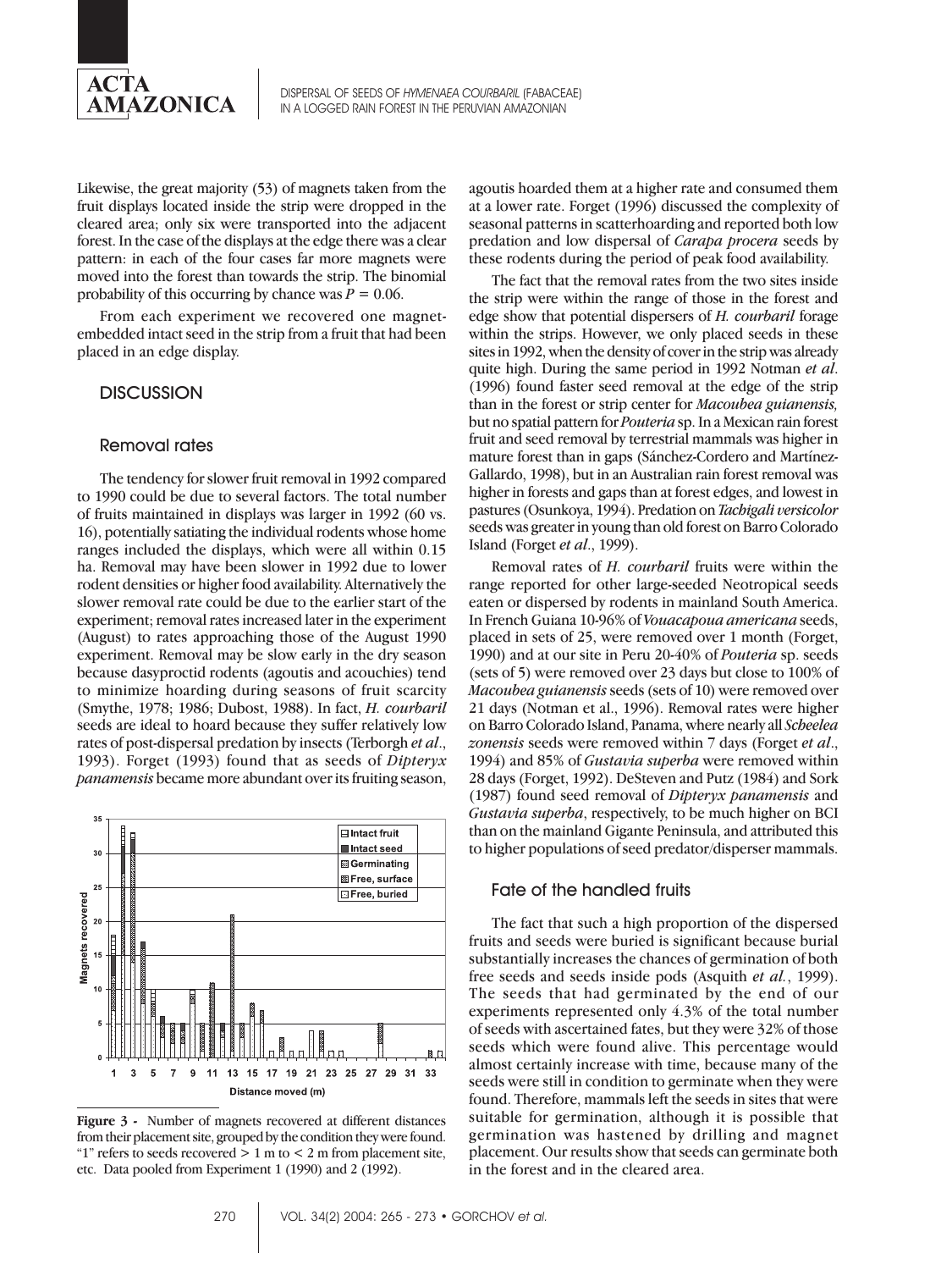

#### Dispersal distances

We relocated a substantially greater proportion of magnets than in other studies of dispersal of seeds embedded with magnets (Iida, 1996; Seiwa *et al*., 2002). The majority of magnets not recovered were most likely moved outside of the area searched, as we tried to pass the magnetic locator over every piece of ground. Therefore, our estimates of the median distances for both dispersed and eaten seeds are likely to be conservative.

Our finding that intact seeds were not dispersed as far as magnets recovered without seeds, suggests that more distantly dispersed seeds were more likely to be consumed, or that the animals responsible for the longer dispersal distances were predators and not hoarders. The short dispersal distances in this study were similar to those reported for dispersal of *H. courbaril* by agoutis in Venezuela (Asquith *et al.*, 1999) and in Costa Rica during the dry season (Hallwachs, 1986). However, in Costa Rica during the wet season, dispersal distances were greater (median  $= 55$  m). The short median dispersal distances were also similar to those of *Gustavia superba* (Lecythidaceae) by *Dasyprocta punctata* on Barro Colorado Island (Forget, 1992) and *Vouacapoua americana* (Fabaceae) by *Dasyprocta leporina* and *Myoprocta exilis* in French Guiana (Forget, 1990). Comparisons are complicated as area searched differed among these studies.

## Dispersal into the cleared strip

The seed shadows resulting from the display sites placed just 10 m inside the forest suggested that the presence of the cleared strip did not influence the direction of dispersal inside the forest. In fact, terrestrial mammals appeared to be efficient at dispersing seeds up to the edge of the strip. However, they did not bring seeds from the forest edges into the relatively open environment of the logged strip, suggesting that they do not promote the reestablishment of *H. courbaril* following strip-clearing. This was true even in our 1992 experiment, when the strip was already covered by a dense stand of tree saplings. This contrasts with Seiwa *et al.*'s (2002) finding that wood mice dispersed some *Castanea crenata* seeds into small (6 m radius) treefall gaps. However, most of the *H. courbaril* seeds taken from the displays located within the strip were left there, and a few seeds were brought in from the edges to the strip, suggesting that different rodent species (or individuals) were taking seeds from strip vs. forest displays. Rodent dispersal of seeds into logged strips is likely to increase as the regeneration ages due to greater activity of terrestrial mammals.

#### Identity of dispersers

Two spiny rats (*Proechimys simonsi*) were captured in live traps baited with opened *H. courbaril* fruits near the cleared strip, and consumed its seeds while held in captivity.

However, like several other small rodents found in the area (Notman, 2000), they seem to be unable to open the fruits. Similarly, captive *P. semispinosus* in Panama ignored intact *H. courbaril* fruits but ate free seeds and seeds within old legumes that had degraded (Adler, 1995). Consequently, spiny rats are unlikely to be responsible for the observed dispersal events, but may instead have preyed on seeds cached by other mammals. Large squirrels could probably open *H. courbaril* pods but their foraging appears centered on palm swamps (Notman, 2000). On three dates acouchy (most likely *Myoprocta pratti*) footprints were found on a layer of clay placed in one of the display sites. On each of these dates, one or two fruits were missing from the display. Of the 5 magnets in these fruits, 4 were later found buried in soil 2.5 - 21.7 m away and one was found in an intact fruit 2.7 m away. These are typical of the recovery conditions and locations of magnets from *H. courbaril* seeds in our experiments, suggesting that acouchies could have been primary dispersers. Although we have no direct evidence that the single seeds were also buried by acouchies, this behavior has been reported for other species of the genus (Morris, 1962). However, agoutis (*Dasyprocta fuliginosa*) were also observed in and near the strip. Other species of *Dasyprocta* have been reported as the main dispersers of *H. courbaril* in other regions (Hallwachs, 1986; Asquith *et al.*, 1999) and it is likely that they were responsible for some of the dispersal events we documented.

#### Implications for management

Dasyproctid rodents appear to be the major dispersers of *H. courbaril*, and seedling recruitment of the species may be limited in the absence of these large rodents. Our results suggest that these rodents continue to disperse *H. courbaril* in forested areas in the immediate vicinity of cleared strips. However, in our experiments, seeds were rarely moved to the interior of logged strips from the edge, and never from the forest, suggesting that terrestrial mammals cannot be relied on to efficiently disperse seeds of forest trees into logged strips during the first years after clearing. Consequently, if rapid regeneration of large-seeded commercial trees is necessary for the success of a forest management system, it is necessary to minimize damage to advanced regeneration (seedlings and saplings) during felling and log extraction, effectively manage stump sprouts, or invest in artificial regeneration (direct seeding or planting seedlings).

#### ACKNOWLEDGEMENTS

This research was supported by a grant from the World Wildlife Fund - U.S. to DLG and JMP and by Grant No. 7.228, Program in Science and Technology Cooperation, USAID to John Terborgh, David Gorchov, and Fernando Cornejo. The Peruvian Amazon Research Institute (IIAP) kindly allowed the use of the Jenaro Herrera Research Station (CIJH) and its facilities, and we especially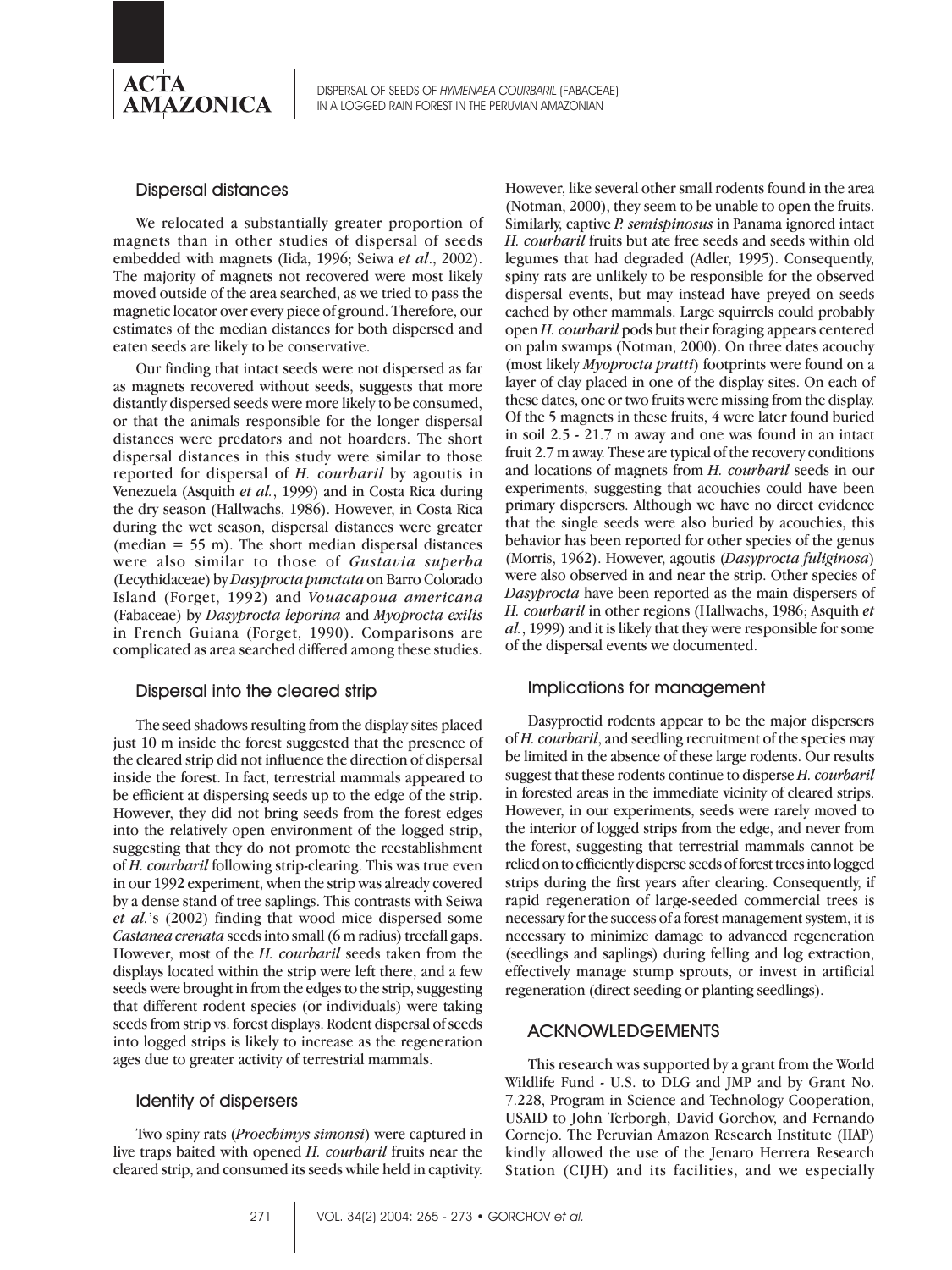

acknowledge the support of the CIJH Director, Manuel Isuiza. Fernando Cornejo, Italo Melendez, Ken Guttman, and Miguel Ortega assisted in various aspects of the project. Valuable comments on earlier drafts of this manuscript were provided by Evan Notman, Pierre-Michel Forget, Tad Theimer, and anonymous reviewers.

## LITERATURE CITED

- Adler, G.H. 1995. Fruit and seed exploitation by Central American Spiny Rats, *Proechimys semispinosus. Studies of the Neotropical Fauna and Environment*, 30 (4): 237-244.
- Alverson, W.S.; Gómez Diaz, A. 1989. Measurement of dispersal of large seeds and fruits with a magnetic locator. *Biotropica,* 21: 61-63.
- Ascorra, C.F.; Gorchov, D.L.; Cornejo, F. 1993. The bats from Jenaro Herrera, Loreto, Peru. *Mammalia,* 57(4): 533-552.
- Asquith, N.M.; Terborgh, J.; Arnold, A.E.; Riveros, C.M. 1999. The fruits the agouti ate: *Hymenaea courbaril* seed fate when its disperser is absent. *Journal of Tropical Ecology*, 15: 229-235.
- Buschbacher, R.J. 1990. Natural forest management in the humid tropics: ecological, social, and economic considerations. *Ambio,* 19(5): 253-258.
- DeSteven, D.; Putz, F.E. 1984. Impact of mammals on early recruitment of a tropical canopy tree, *Dipteryx panamensis*, in Panama. *Oikos*, 43(2): 207-216.
- Dubost, G. 1988. Ecology and social life of the red acouchy, *Myoprocta exilis*; comparison with the orange-rumped agouti, *Dasyprocta leporina*. *Journal of Zoology*, 214(1):107-124.
- Forget, P.-M. 1990. Seed-dispersal of *Vouacapoua americana* (Caesalpiniaceae) by caviomorph rodents in French Guiana. *Journal Tropical Ecology*, 6: 459-468.
- Forget, P.-M. 1992. Seed removal and seed fate in *Gustavia superba* (Lecythidaceae). *Biotropica,* 24(3): 408-414.
- Forget, P.-M. 1993. Post-dispersal predation and scatterhoarding of *Dipteryx panamensis* (Papilionaceae) seeds by rodents in Panama. *Oecologia*, 94: 255-261.
- Forget, P.-M. 1996. Removal of seeds of *Carapa procera* (Meliaceae) by rodents and their fate in rainforest in French Guiana. *Journal of Tropical Ecology*, 12: 751-761.
- Forget, P.-M.; Kitajima, K.; Foster, R. 1999. Pre- and post-dispersal seed predation in *Tachigali versicolor* (Caesalpiniaceae): effects of timing of fruiting and variation among trees. *Journal of Tropical Ecol*ogy, 15: 61-81.
- Forget, P.-M.; Munoz, E.; Leigh, E.G. Jr. 1994. Predation by rodents and bruchid beetles on seeds of *Scheelea* palms on Barro Colorado Island, Panama. *Biotropica,* 26(4): 420-426.
- Foster, R.B. 1982. The seasonal rhythm of fruitfall on Barro Colorado Island. *In*: Leigh, E.G. Jr.; Rand, A.S.; Windsor, D.M. (Eds). *The Ecology of a Tropical Forest: Seasonal Rhythms and Long-term Changes*. Smithsonian Institution Press, Washington, USA. p.151-172.
- Francis, J.K. 1990. *Hymenaea courbaril* (L.). USDA Forest Service. SO-ITF-SM-27
- Galetti, M.; Pedroni, F. 1994. Seasonal diet of capuchin monkeys (*Cebus apella*) in a semideciduous forest in south-east Brazil. *Journal of Tropical Ecology*, 10: 27-39.
- Gerhardt, K. 1993. Tree seedling development in tropical dry abandoned pasture and secondary forest in Costa Rica. *Journal of Vegetation Science*, 4: 95-102.
- Gorchov, D.L.; Cornejo, F.; Ascorra, C.; Jaramillo, M. 1993. The role of seed dispersal in the natural regeneration of rain forest after strip-cutting in the Peruvian Amazon. *Vegetatio*, 107/ 108: 339-349.
- Hallwachs, W. 1986. Agoutis (*Dasyprocta punctata*): the inheritors of guapinol (*Hymenaea courbaril*: Leguminosae). *In*: Estrada, A.; Fleming, T.H. (Eds). *Frugivores and Seed Dispersal*. W. Junk Publishers, Dordrecht. p.285-304.
- Hartshorn, G.S. 1980. Neotropical forest dynamics. *Biotropica,* 12 Suppl.: 23 30.
- Hartshorn, G.S. 1989. Application of gap theory to tropical forest management: natural regeneration on strip clear cuts in the Peruvian Amazon. *Ecology,* 70(3): 567 569.
- Iida, S. 1996. Quantitative analysis of acorn transportation by rodents using magnetic locator. *Vegetatio*, 124: 39-43
- Janzen, D.H. 1983. *Hymenaea courbaril*: (Guapinol, Stinking Toe). *In*: Janzen, D.H. (Ed). *Costa Rican Natural History*. University of Chicago Press, Chicago, USA. p.253-256.
- Morris, D. 1962. The behavior of the green acouchi (*Myoprocta pratti*), with special reference to scatter hoarding. *Proceedings. Zoological Society of London,* 139: 701-733.
- Nepstad, D.C.; Uhl, C.; Pereira, C.A.; Cardosa da Silva, J.M. 1996. A comparative study of tree establishment in abandoned pasture and mature forest in eastern Amazonia. *Oikos*, 76: 25-49.
- Notman, E.; Gorchov, D.L.; Cornejo, F. 1996. Effect of distance, aggregation, and habitat on levels of seed predation for two mammal-dispersed neotropical rain forest tree species. *Oecologia,* 106: 221-227.
- Notman, E.M. 2000. The influence of seed characters on postdispersal seed predation by vertebrates and invertebrates in mature and regenerating Peruvian lowland tropical forest. Ph.D. dissertation, Miami University, Oxford, Ohio, USA.
- Oliveira, P.S.; Galetti, M.; Pedroni, F.; Morellato, L.P.C. 1995. Seed cleaning by *Mycocepurus goeldii* ants (Attini) facilitates germination in *Hymenaea courbaril* (Caesalpiniaceae). *Biotropica,* 27(4): 518-522.
- Osunkoya, O.O. 1994. Postdispersal survivorship of north Queensland rainforest seeds and fruits: Effects of forest, habitat and species. *Australian Journal of Ecology*, 19(1): 52-64.
- Patterson, D. 1988. *Commercial Timbers of the World* (5th edition). Gower Technical Press, Aldershot, England.
- Peters, C.M.; Gentry, A.H.; Mendelsohn, R.O. 1989. Valuation of an Amazonian rainforest. *Nature,* 339: 655-656.
- Restrepo, C.; Vargas, A. 1999. Seeds and seedlings of two neotropical montane understory shrubs respond differently to anthropogenic edges and treefall gaps. *Oecologia,* 119: 419-426.